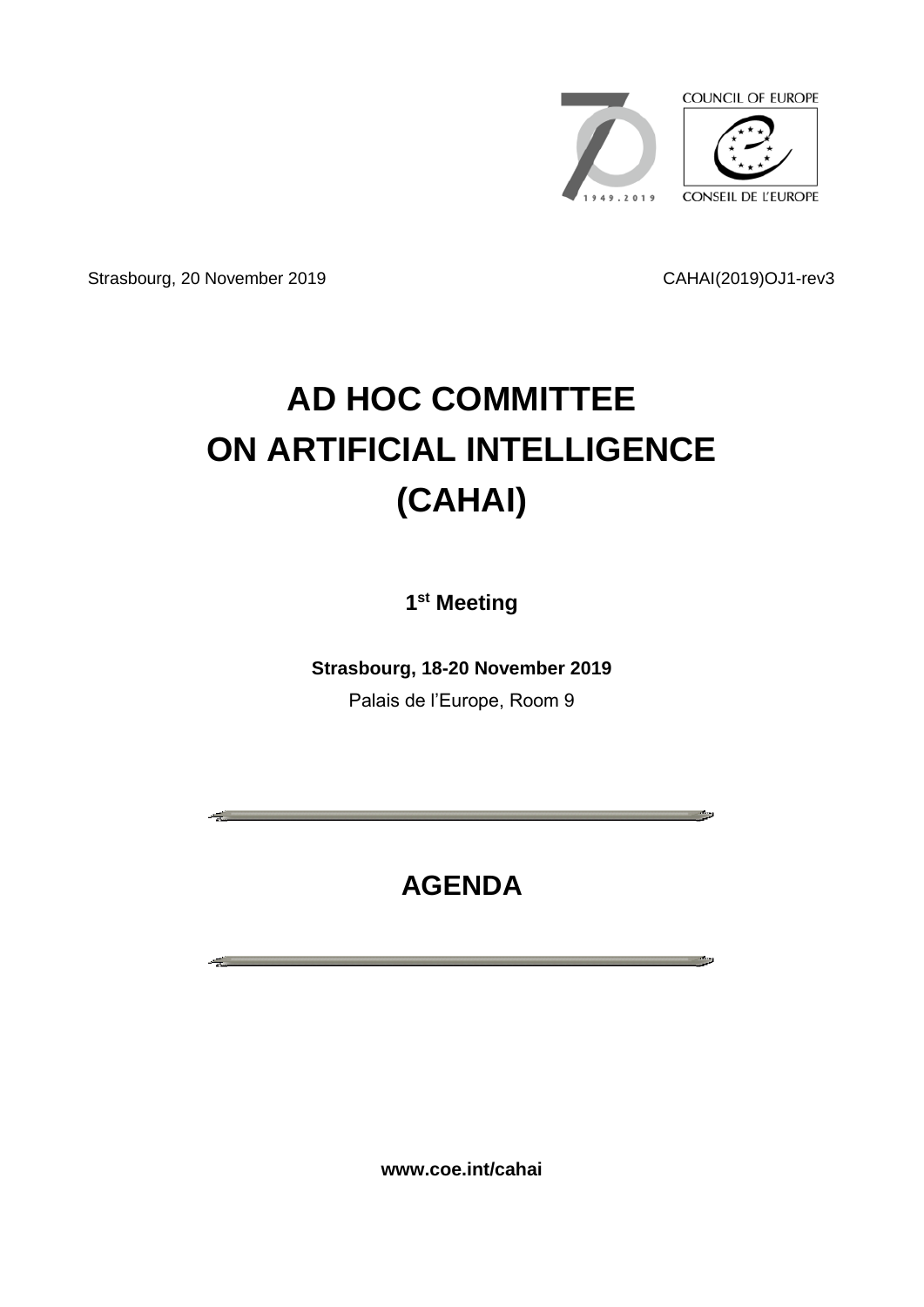#### **1. Opening of the meeting**

Ms Gabriella Battaini-Dragoni, Deputy Secretary General of the Council of Europe

#### **2. Adoption of the Agenda and Order of Business**

#### **3. Introduction by the Secretariat**

- 3.1 Presentation of the CAHAI, its role and tasks according to the terms of reference
- 3.2 Information on elections for the positions of Chair, Vice-Chair and Bureau members

#### **4. Exchange of views: addressing the challenges arising from the development, design and application of artificial intelligence**

- 4.1 Impact of artificial intelligence applications on individuals and society
	- $\checkmark$  Presentation by Ms Cateliine Muller, President of the Alliance for Artificial Intelligence (ALLAI), and Professor Barry O' Sullivan, President of the European Artificial Intelligence Association
- 4.2 Inventory of soft law instruments on artificial intelligence
	- $\checkmark$  Presentation by Mr Matthias Spielkamp, Cofounder and executive director, Algorithm Watch
- 4.3 Inventory of existing international legally-binding frameworks already applicable to artificial intelligence
	- $\checkmark$  Presentation by Mr Gabriele Mazzini, Legal and Policy Officer, DG-CONNECT, European **Commission**
- 4.4 Different instances of artificial intelligence strategies, policies and legal frameworks
	- $\checkmark$  Presentation by Lord Timothy Clement-Jones, Chairman of the Select Committee on Artificial Intelligence of the House of Lords, United Kingdom
	- $\checkmark$  Presentation by Mr Wolfgang Teves, Head of Division for Digital Strategy, Key Policy Issues of the Information Society, Federal Ministry of Justice and Consumer Protection, Germany
	- $\checkmark$  Presentation by Mr Félicien Vallet, Privacy Technologist, Representative of the National Technologies and Civil Liberties Commission (*Commission Nationale Informatique et Libertés)*, France
	- $\checkmark$  Presentation by Mr Egor Shipitsyn, Deputy Director of the Department of Strategic Development and Innovation of the Ministry of Economic

[CAHAI\(2019\)OJ1-rev3](https://rm.coe.int/cahai-2019-oj1rev3-e-agenda/168098d300) [CAHAI\(2019\)OJA1](https://rm.coe.int/cahai-2019-oja1-agendaannote-e/168098d0cc)

[CM/Del/Dec\(2019\)1353/1.](https://search.coe.int/cm/Pages/result_details.aspx?ObjectID=09000016809737a1) [5-app](https://search.coe.int/cm/Pages/result_details.aspx?ObjectID=09000016809737a1) [CM/Res\(2011\)24](https://rm.coe.int/ref/CM/Res(2011)24)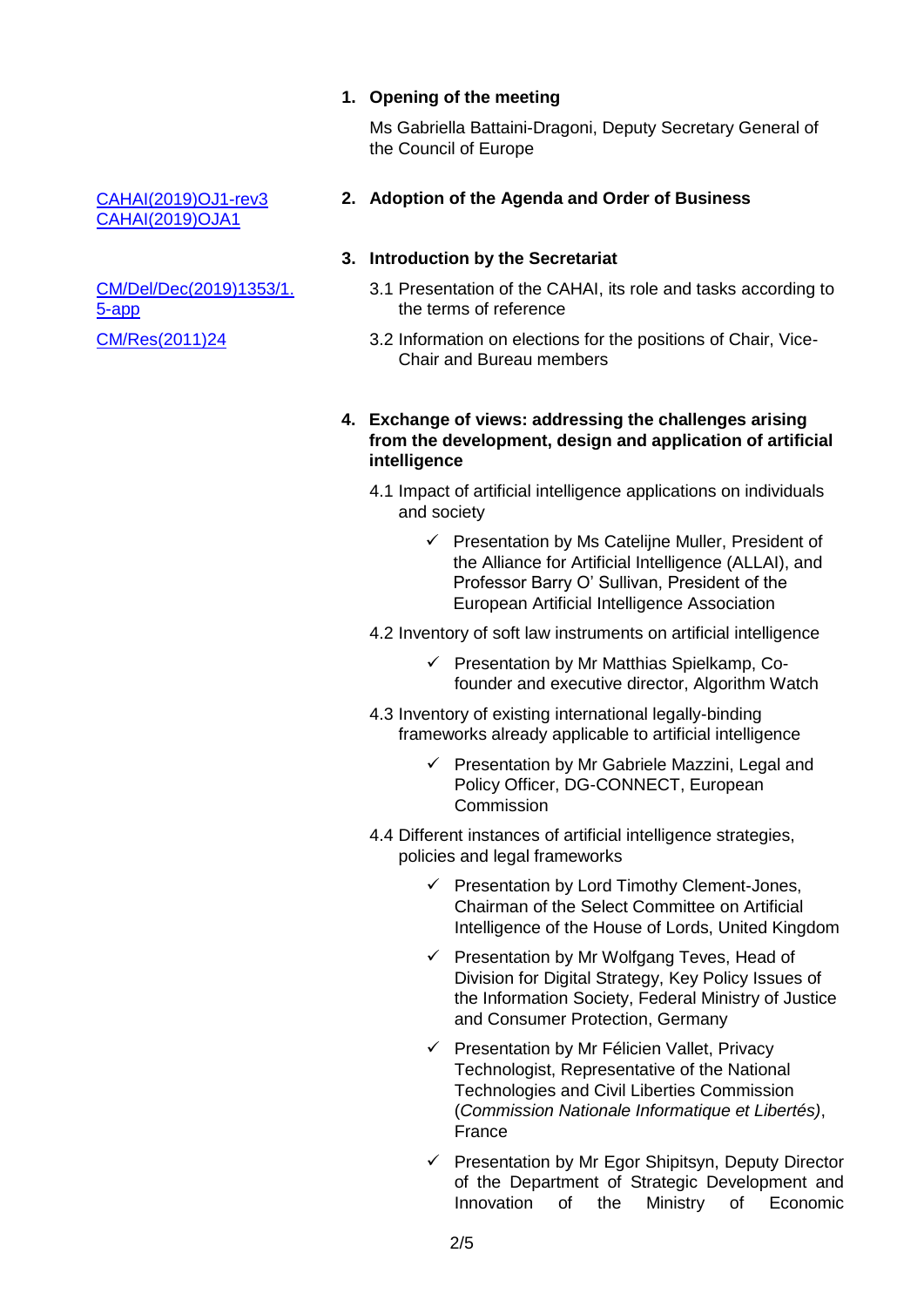Development, Russian Federation and Mr Andrey Neznamov, Executive Director for Regulation of Artificial Intelligence, JSC Sberbank

#### **5. Work undertaken by international and regional organisations**

- 5.1 Council of Europe's work on artificial intelligence and relevant instruments
	- Presentation by the Secretariat of CAHAI
- 5.2 Update on work undertaken by other international organisations and other multi-stakeholder initiatives

#### **6. Information on work on artificial intelligence by CAHAI participants and observers and engagement with the CAHAI**

- 6.1 Update by observer States
- 6.2 Update by the European Network of National Human Rights Institutions and civil society
	- $\checkmark$  Presentation by Professor Marc-Antoine Dilhac, University of Montréal
	- $\checkmark$  Presentation by Mr Marc Rotenberg, President, Electronic Privacy Information Center (EPIC)
- 6.3 Update by Council of Europe partner Internet companies and representative associations
- **7. The CAHAI's future feasibility study on a legal framework for the development, design and application of artificial intelligence: discussion of possible elements and any other proposals for further action**
	- 7.1 *Tour de table* among member States on the terms of reference of the CAHAI and its expected output
	- 7.2 What could be the content of a horizontal approach to artificial intelligence by the Council of Europe?
		- 7.2.1 Setting a common definition of artificial intelligence
		- 7.2.2 Mapping of risks and opportunities arising from development, design and application of artificial intelligence, including impact on human rights, rule of law and democracy
		- 7.2.3 From soft law and ethical principles to a binding legal framework?

[CAHAI\(2019\)INF2](https://rm.coe.int/cahai-2019-inf2-coe-action/168098bd13)

[CAHAI\(2019\)INF1](https://rm.coe.int/cahai-2019-inf1-002-/168098ad03) *English only*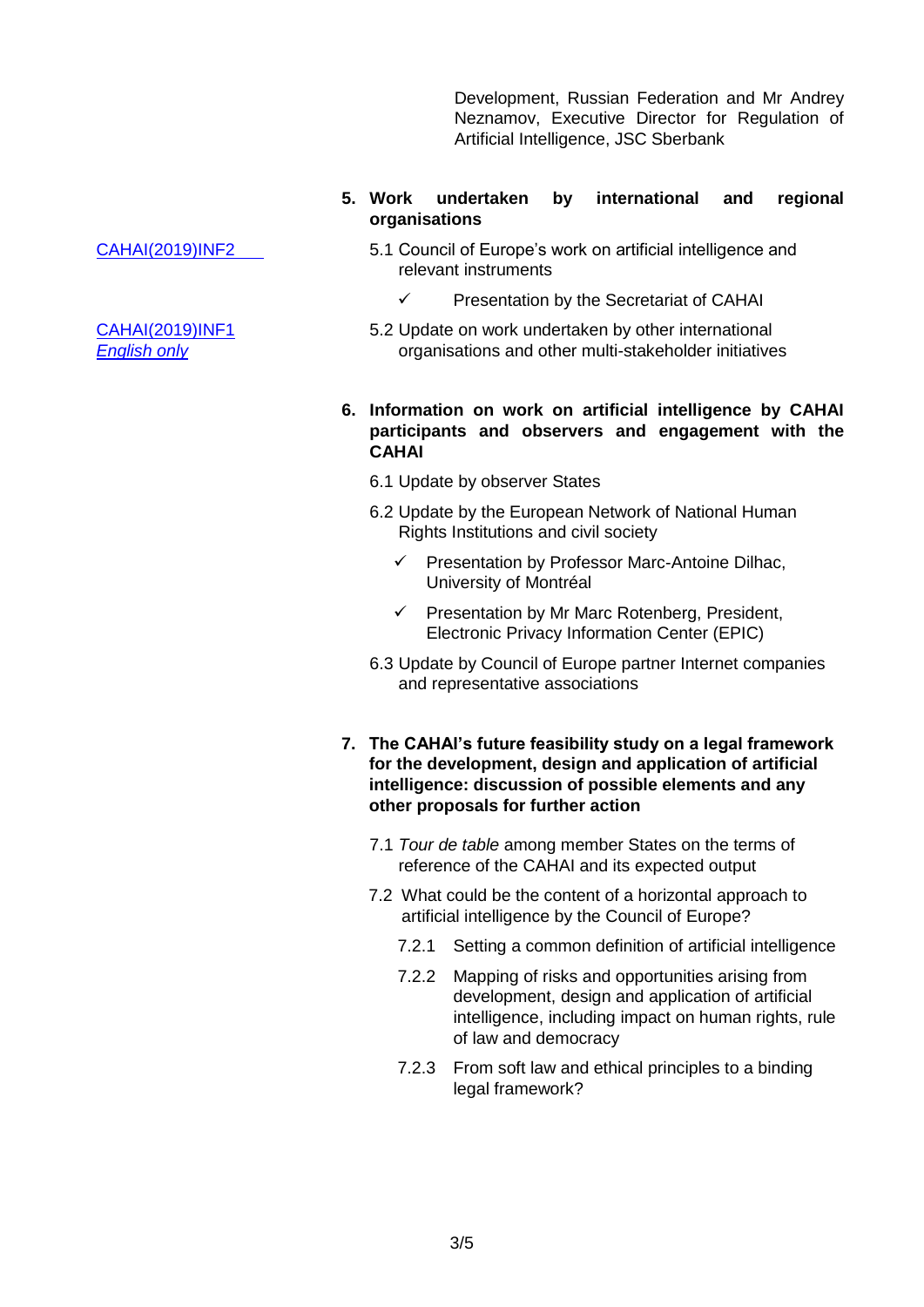#### [CAHAI\(2019\)04](https://rm.coe.int/cahai-2019-04-methods-en/168098cd68)

[CAHAI\(2019\)03](https://rm.coe.int/cahai-2019-03e-gender-equality-rapporteur/168098cbfd) [CAHAI\(2019\)05](https://rm.coe.int/cahai-2019-05-admission-of-observers-to-the-cahai/168098ad43)

[CAHAI\(2019\)05 ADD](https://rm.coe.int/cahai-2019-05-appendix-observer-requests/168098c88e)

[CM/Res\(2011\)24](https://rm.coe.int/ref/CM/Res(2011)24)

[CAHAI\(2019\)01](https://rm.coe.int/cahai-2019-01-election-bureau/168098ad06)

[CAHAI\(2019\)06](https://rm.coe.int/cahai-2019-06-candidates-for-positions/168098cd49)

- **8. Exchange of views on proposed working methods of the CAHAI and the work plan for 2019-2021**
	- 8.1 Working groups and multi-stakeholder consultations: exchange of views on principles, format, relevant stakeholders, calendar
	- 8.2 Appointment of the Gender Equality Rapporteur
	- 8.3 Admission of observers to the CAHAI
- **9. Election of Chair, Vice-Chair, and Bureau members**
- [CAHAI\(2019\)02](https://rm.coe.int/cahai-2019-02-meeting-dates-2020/168098ad08) **10. Date and place of next meetings**
	- **11. Any other business**
	- **12. Adoption of the list of decisions and close of the meeting**